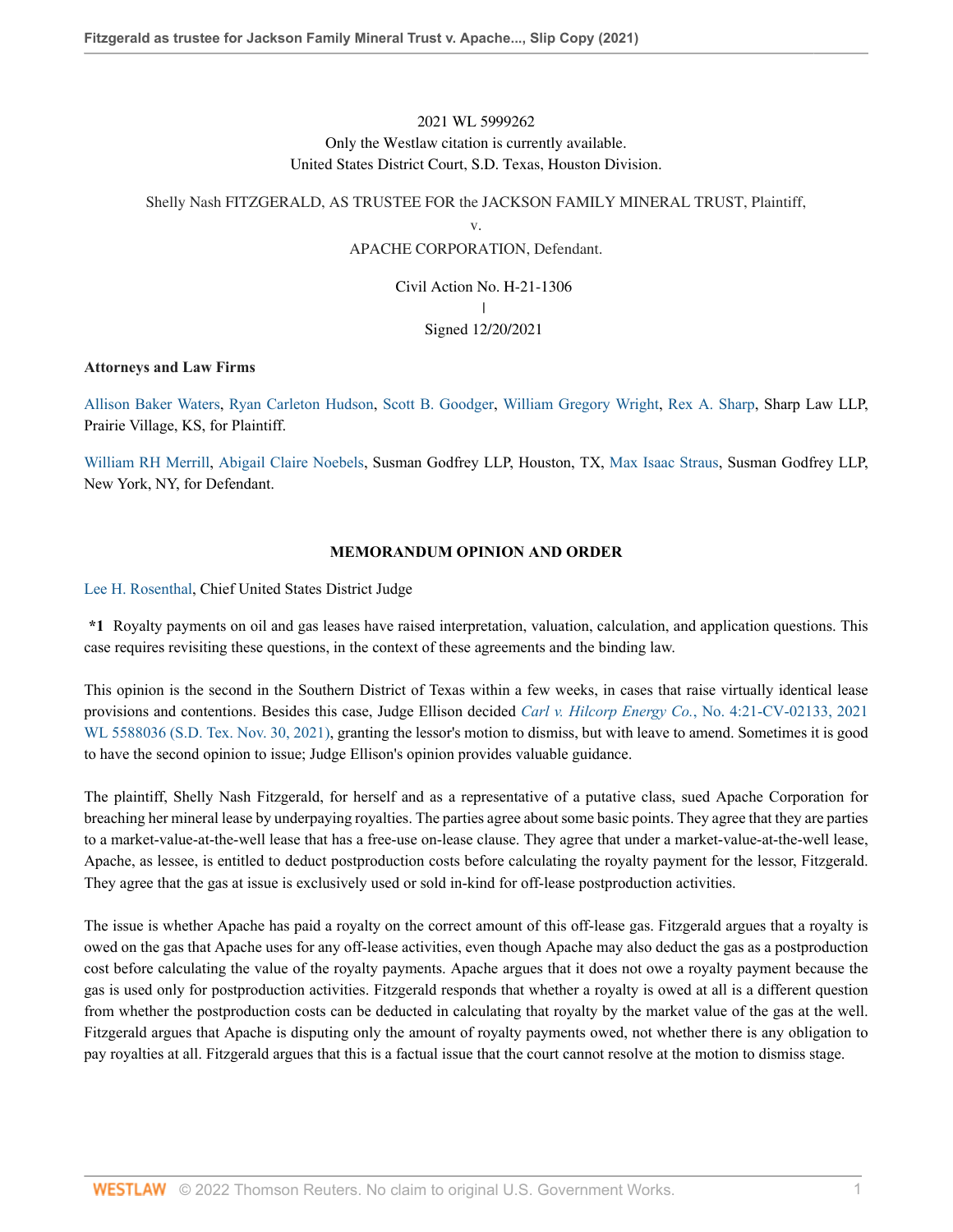Apache moved to dismiss, Fitzgerald responded, and Apache replied. The court heard argument and requested supplemental briefing. Based on the pleadings, the motion and response; the extensive briefing, the arguments of counsel, and the applicable law, the court grants the motion to dismiss without prejudice and with leave to amend. The reasons are set out below.

#### **I. Background**

Fitzgerald is a successor-in-interest lessor of the lease at issue. Apache is the operator of the Jackson, Royal C/B/#1-37 well located in Hansford County, Texas, and the successor-in-interest lessee to the lease at issue. Fitzgerald alleges that "[g]as is typically used off the lease premises by Defendant and others to power the equipment that performs compression, dehydration, treatment, or processing services, or to pay in-kind for off-lease services by allowing the midstream service provider to keep all or part of the gas[.]" (Docket Entry No. 23 at ¶ 5). Fitzgerald alleges that Apache pays "no royalty" for the gas used off-lease, despite two lease clauses requiring payment. (Docket Entry No. 23 at ¶ 10).

**\*2** The first, a "market value at the well" clause, states that:

The royalties to be paid Lessors are: ... (b) on gas, including casinghead gas or other gaseous substance, produced from said land and sold **or used off the premises** or in the manufacture of gasoline or other product therefrom, the market value at the well of one-eighth (1/8) of the gas sold or used;

(Docket Entry No. 23-1 at ¶ 3 (emphasis added)). The second, an on-lease free-use clause, provides:

# ... Lessee shall have **free use** of oil, **gas,** wood, and water from said land, except water from Lessors' wells, **for all operation hereunder**; **and the royalty on oil or gas shall be computed after deducting any so used.**

(Docket Entry No. 23-1 at ¶ 3 (emphasis added)). Fitzgerald argues that both provisions independently require a royalty payment for gas used off the lease and that Apache has breached the lease by deducting the gas used off-lease from the amount of gas on which they pay royalty.

Fitzgerald gives an example to support its claim that "no" royalties are paid on the gas used off-lease. (Docket Entry No. 23 at ¶ 10). In Fitzgerald's example, 100 mcf of gas is produced from the lessor's well, 20 mcf of gas is consumed in postproduction services, and Apache pays a royalty on the remaining 80 mcf that it sells. (Docket Entry No. 23 at ¶ 10). Fitzgerald alleges that she is owed royalties on the 20 mcf of consumed gas, but Apache pays royalties on only the 80 mcf of gas that is sold. Fitzgerald relies on the Apache paystubs that show the gross volume and gross value of the gas sold but the stubs do not show the volume and value of the gas that is used off lease. (Docket Entry No. 23 at ¶ 12 (citing Docket Entry No. 23-2)). Fitzgerald alleges that Apache concealed the systematic underpayment of royalties "by falsely representing on the check stubs provided monthly to Plaintiff and the members of the Class that Defendant was paying royalty on the full volume and value of production from their wells, when in fact, it was not." (Docket Entry No. 23 at ¶ 13).

Fitzgerald brings a single claim for breach of lease as an individual and as a representative of a putative class. The class is defined as:

> All current royalty owners in Texas wells where Apache Corporation (including its affiliated predecessors) was the operator (or a working interest owner who marketed its share of gas and directly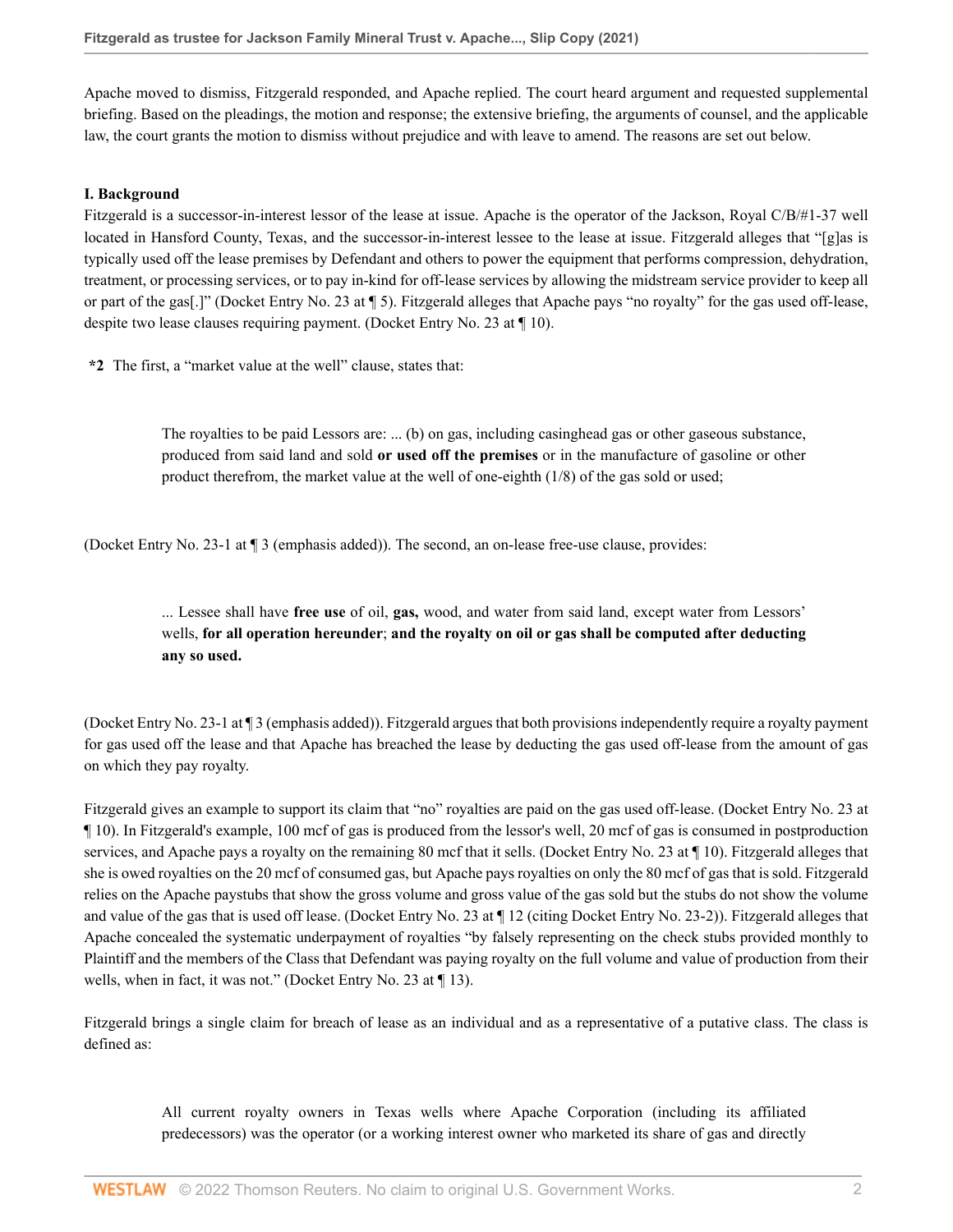paid royalties to the royalty owners) from April 1, 2011 to the date Class Notice is given under oil and gas leases which expressly contain the off-lease use of gas royalty clause, the on-lease free use clause, or both.

(Docket Entry No. 23 at ¶ 21).

Apache argues that the claim should be dismissed because Fitzgerald only alleges the non-payment of gas used in postproduction and Apache does not owe a royalty payment on postproduction costs. (Docket Entry No. 30 at 5).

In Judge Ellison's case, *Carl v. Hilcorp Energy Co.*, the royalty provision and free use clauses are nearly identical to the clauses in Fitzgerald's lease. [2021 WL 5588036, at \\*1](http://www.westlaw.com/Link/Document/FullText?findType=Y&serNum=2055069371&pubNum=0000999&originatingDoc=I57458990623011ec8337ad9f61f6c691&refType=RP&fi=co_pp_sp_999_1&originationContext=document&vr=3.0&rs=cblt1.0&transitionType=DocumentItem&contextData=(sc.Default)#co_pp_sp_999_1). The lessor alleged that the lessee breached the lease by failing to pay royalties on gas used off-lease or as in-kind payment for off-lease services during postproduction. *Id.* The court explained that the marketvalue-at-the-well clause requires the lessee to deduct postproduction costs, which does not conflict with the free-use clause that applies to produced gas used on the leased premises. *Id.* [at \\*4.](http://www.westlaw.com/Link/Document/FullText?findType=Y&serNum=2055069371&pubNum=0000999&originatingDoc=I57458990623011ec8337ad9f61f6c691&refType=RP&originationContext=document&vr=3.0&rs=cblt1.0&transitionType=DocumentItem&contextData=(sc.Default)) The court dismissed the plaintiffs' claims. *Id.* [at \\*5.](http://www.westlaw.com/Link/Document/FullText?findType=Y&serNum=2055069371&pubNum=0000999&originatingDoc=I57458990623011ec8337ad9f61f6c691&refType=RP&originationContext=document&vr=3.0&rs=cblt1.0&transitionType=DocumentItem&contextData=(sc.Default)) The court did grant leave to amend to allow the plaintiffs to include allegations that the defendant "is using gas off the lease premises for purposes unrelated to post-production activities and failing to pay royalties for those uses." *Id.*

#### **II. The Legal Standard**

**\*3** Rule 12(b)(6) allows dismissal if a plaintiff fails "to state a claim upon which relief can be granted." [Fed. R. Civ. P. 12\(b\)](http://www.westlaw.com/Link/Document/FullText?findType=L&pubNum=1000600&cite=USFRCPR12&originatingDoc=I57458990623011ec8337ad9f61f6c691&refType=LQ&originationContext=document&vr=3.0&rs=cblt1.0&transitionType=DocumentItem&contextData=(sc.Default)) [\(6\). Rule 12\(b\)\(6\)](http://www.westlaw.com/Link/Document/FullText?findType=L&pubNum=1000600&cite=USFRCPR12&originatingDoc=I57458990623011ec8337ad9f61f6c691&refType=LQ&originationContext=document&vr=3.0&rs=cblt1.0&transitionType=DocumentItem&contextData=(sc.Default)) must be read in conjunction with Rule 8(a), which requires "a short and plain statement of the claim showing that the pleader is entitled t[o rel](https://1.next.westlaw.com/Link/RelatedInformation/Flag?documentGuid=Ib53eb62e07a011dcb035bac3a32ef289&transitionType=InlineKeyCiteFlags&originationContext=docHeaderFlag&Rank=0&ppcid=3c308989805d4dd98b5a3b095cdaeed4&contextData=(sc.Default) )ief." Fed. R. Civ. P.  $8(a)(2)$ . A complaint must contain "enough facts to state a claim to relief that is plausible on its face." *Bell Atl. Corp. v. Twombly*[, 550 U.S. 544, 570 \(2007\)](http://www.westlaw.com/Link/Document/FullText?findType=Y&serNum=2012293296&pubNum=0000780&originatingDoc=I57458990623011ec8337ad9f61f6c691&refType=RP&fi=co_pp_sp_780_570&originationContext=document&vr=3.0&rs=cblt1.0&transitionType=DocumentItem&contextData=(sc.Default)#co_pp_sp_780_570). [Rule 8](http://www.westlaw.com/Link/Document/FullText?findType=L&pubNum=1000600&cite=USFRCPR8&originatingDoc=I57458990623011ec8337ad9f61f6c691&refType=LQ&originationContext=document&vr=3.0&rs=cblt1.0&transitionType=DocumentItem&contextData=(sc.Default)) "does not req[uire](https://1.next.westlaw.com/Link/RelatedInformation/Flag?documentGuid=I90623386439011de8bf6cd8525c41437&transitionType=InlineKeyCiteFlags&originationContext=docHeaderFlag&Rank=0&ppcid=3c308989805d4dd98b5a3b095cdaeed4&contextData=(sc.Default) ) 'detailed factual allegations,' but it demands more t[han a](https://1.next.westlaw.com/Link/RelatedInformation/Flag?documentGuid=Ib53eb62e07a011dcb035bac3a32ef289&transitionType=InlineKeyCiteFlags&originationContext=docHeaderFlag&Rank=0&ppcid=3c308989805d4dd98b5a3b095cdaeed4&contextData=(sc.Default) )n unadorned, the-defendant-unlawfully-harmed-me accusation." **[Ashcroft v. Iqbal](http://www.westlaw.com/Link/Document/FullText?findType=Y&serNum=2018848474&pubNum=0000780&originatingDoc=I57458990623011ec8337ad9f61f6c691&refType=RP&fi=co_pp_sp_780_678&originationContext=document&vr=3.0&rs=cblt1.0&transitionType=DocumentItem&contextData=(sc.Default)#co_pp_sp_780_678)**, [556 U.S. 662, 678 \(2009\)](http://www.westlaw.com/Link/Document/FullText?findType=Y&serNum=2018848474&pubNum=0000780&originatingDoc=I57458990623011ec8337ad9f61f6c691&refType=RP&fi=co_pp_sp_780_678&originationContext=document&vr=3.0&rs=cblt1.0&transitionType=DocumentItem&contextData=(sc.Default)#co_pp_sp_780_678) (quoting *Twombly*[, 550 U.S. at 555\)](http://www.westlaw.com/Link/Document/FullText?findType=Y&serNum=2012293296&pubNum=0000780&originatingDoc=I57458990623011ec8337ad9f61f6c691&refType=RP&fi=co_pp_sp_780_555&originationContext=document&vr=3.0&rs=cblt1.0&transitionType=DocumentItem&contextData=(sc.Default)#co_pp_sp_780_555). "A claim has facial plausibility when the plaintiff pleads factual co[nten](https://1.next.westlaw.com/Link/RelatedInformation/Flag?documentGuid=Ib53eb62e07a011dcb035bac3a32ef289&transitionType=InlineKeyCiteFlags&originationContext=docHeaderFlag&Rank=0&ppcid=3c308989805d4dd98b5a3b095cdaeed4&contextData=(sc.Default) )t that allows the court to draw the reasonable inference that the defendant is liable for the misconduct alleged." *Id.* (citing **T***NWWmbly,* 550 U.S. at 556). "The plausibility standard is not akin [to a](https://1.next.westlaw.com/Link/RelatedInformation/Flag?documentGuid=Ib53eb62e07a011dcb035bac3a32ef289&transitionType=InlineKeyCiteFlags&originationContext=docHeaderFlag&Rank=0&ppcid=3c308989805d4dd98b5a3b095cdaeed4&contextData=(sc.Default) ) 'probability requirement,' but it asks for more than a sheer possibility that a defendant has acted unlawfully." *Id.* (quoting  $\Box$  *Twombly*[, 550 U.S. at 556\)](http://www.westlaw.com/Link/Document/FullText?findType=Y&serNum=2012293296&pubNum=0000780&originatingDoc=I57458990623011ec8337ad9f61f6c691&refType=RP&fi=co_pp_sp_780_556&originationContext=document&vr=3.0&rs=cblt1.0&transitionType=DocumentItem&contextData=(sc.Default)#co_pp_sp_780_556).

To withstand a [Rule 12\(b\)\(6\)](http://www.westlaw.com/Link/Document/FullText?findType=L&pubNum=1000600&cite=USFRCPR12&originatingDoc=I57458990623011ec8337ad9f61f6c691&refType=LQ&originationContext=document&vr=3.0&rs=cblt1.0&transitionType=DocumentItem&contextData=(sc.Default)) motion, a complaint must include "more than labels and conclusions, and a fo[rmu](https://1.next.westlaw.com/Link/RelatedInformation/Flag?documentGuid=Ib53eb62e07a011dcb035bac3a32ef289&transitionType=InlineKeyCiteFlags&originationContext=docHeaderFlag&Rank=0&ppcid=3c308989805d4dd98b5a3b095cdaeed4&contextData=(sc.Default) )laic recitation of the elements of a cause of action will not do." *Lincoln v. Turner*[, 874 F.3d 833, 839 \(5th Cir. 2017\)](http://www.westlaw.com/Link/Document/FullText?findType=Y&serNum=2042998692&pubNum=0000506&originatingDoc=I57458990623011ec8337ad9f61f6c691&refType=RP&fi=co_pp_sp_506_839&originationContext=document&vr=3.0&rs=cblt1.0&transitionType=DocumentItem&contextData=(sc.Default)#co_pp_sp_506_839) (quoting *[Twombly](http://www.westlaw.com/Link/Document/FullText?findType=Y&serNum=2012293296&pubNum=0000780&originatingDoc=I57458990623011ec8337ad9f61f6c691&refType=RP&fi=co_pp_sp_780_555&originationContext=document&vr=3.0&rs=cblt1.0&transitionType=DocumentItem&contextData=(sc.Default)#co_pp_sp_780_555)*, 550 [U.S. at 555](http://www.westlaw.com/Link/Document/FullText?findType=Y&serNum=2012293296&pubNum=0000780&originatingDoc=I57458990623011ec8337ad9f61f6c691&refType=RP&fi=co_pp_sp_780_555&originationContext=document&vr=3.0&rs=cblt1.0&transitionType=DocumentItem&contextData=(sc.Default)#co_pp_sp_780_555)). "Nor does a complaint suffice if it te[nde](https://1.next.westlaw.com/Link/RelatedInformation/Flag?documentGuid=Ib53eb62e07a011dcb035bac3a32ef289&transitionType=InlineKeyCiteFlags&originationContext=docHeaderFlag&Rank=0&ppcid=3c308989805d4dd98b5a3b095cdaeed4&contextData=(sc.Default) )rs 'naked assertion[s]' devoid of 'further factual enhancement.' " [556 U.S. at 678](http://www.westlaw.com/Link/Document/FullText?findType=Y&serNum=2018848474&pubNum=0000780&originatingDoc=I57458990623011ec8337ad9f61f6c691&refType=RP&fi=co_pp_sp_780_678&originationContext=document&vr=3.0&rs=cblt1.0&transitionType=DocumentItem&contextData=(sc.Default)#co_pp_sp_780_678) (alteration in original) (quoting **T**wombly[, 550 U.S. at 557\)](http://www.westlaw.com/Link/Document/FullText?findType=Y&serNum=2012293296&pubNum=0000780&originatingDoc=I57458990623011ec8337ad9f61f6c691&refType=RP&fi=co_pp_sp_780_557&originationContext=document&vr=3.0&rs=cblt1.0&transitionType=DocumentItem&contextData=(sc.Default)#co_pp_sp_780_557). "A complaint 'does not need detailed factual allegations,' but the facts alleged 'must be enough to rais[e a r](https://1.next.westlaw.com/Link/RelatedInformation/Flag?documentGuid=Ib53eb62e07a011dcb035bac3a32ef289&transitionType=InlineKeyCiteFlags&originationContext=docHeaderFlag&Rank=0&ppcid=3c308989805d4dd98b5a3b095cdaeed4&contextData=(sc.Default) )ight to relief above the speculative level.' " *[Cicalese v. Univ. Tex.](http://www.westlaw.com/Link/Document/FullText?findType=Y&serNum=2048277828&pubNum=0000506&originatingDoc=I57458990623011ec8337ad9f61f6c691&refType=RP&fi=co_pp_sp_506_765&originationContext=document&vr=3.0&rs=cblt1.0&transitionType=DocumentItem&contextData=(sc.Default)#co_pp_sp_506_765) Med. Branch*[, 924 F.3d 762, 765 \(5th Cir. 2019\)](http://www.westlaw.com/Link/Document/FullText?findType=Y&serNum=2048277828&pubNum=0000506&originatingDoc=I57458990623011ec8337ad9f61f6c691&refType=RP&fi=co_pp_sp_506_765&originationContext=document&vr=3.0&rs=cblt1.0&transitionType=DocumentItem&contextData=(sc.Default)#co_pp_sp_506_765) (quoting **T**wombly[, 550 U.S. at 555](http://www.westlaw.com/Link/Document/FullText?findType=Y&serNum=2012293296&pubNum=0000780&originatingDoc=I57458990623011ec8337ad9f61f6c691&refType=RP&fi=co_pp_sp_780_555&originationContext=document&vr=3.0&rs=cblt1.0&transitionType=DocumentItem&contextData=(sc.Default)#co_pp_sp_780_555)). "Conversely, when the allegations in a complaint, however true, could not raise a claim of entitlement to relief, t[his b](https://1.next.westlaw.com/Link/RelatedInformation/Flag?documentGuid=I0b0cb16e736311dca1e6fa81e64372bf&transitionType=InlineKeyCiteFlags&originationContext=docHeaderFlag&Rank=0&ppcid=3c308989805d4dd98b5a3b095cdaeed4&contextData=(sc.Default) )asic deficiency should be exposed at the point of minimum expenditure of time an[d m](https://1.next.westlaw.com/Link/RelatedInformation/Flag?documentGuid=Ib53eb62e07a011dcb035bac3a32ef289&transitionType=InlineKeyCiteFlags&originationContext=docHeaderFlag&Rank=0&ppcid=3c308989805d4dd98b5a3b095cdaeed4&contextData=(sc.Default) )oney by the parties and the court." *Cuvillier v. Taylor*[, 503 F.3d 397, 401 \(5th Cir.](http://www.westlaw.com/Link/Document/FullText?findType=Y&serNum=2013442576&pubNum=0000506&originatingDoc=I57458990623011ec8337ad9f61f6c691&refType=RP&fi=co_pp_sp_506_401&originationContext=document&vr=3.0&rs=cblt1.0&transitionType=DocumentItem&contextData=(sc.Default)#co_pp_sp_506_401) [2007\)](http://www.westlaw.com/Link/Document/FullText?findType=Y&serNum=2013442576&pubNum=0000506&originatingDoc=I57458990623011ec8337ad9f61f6c691&refType=RP&fi=co_pp_sp_506_401&originationContext=document&vr=3.0&rs=cblt1.0&transitionType=DocumentItem&contextData=(sc.Default)#co_pp_sp_506_401) (alterations omitted) (quoting *Twombly*[, 550 U.S. at 558](http://www.westlaw.com/Link/Document/FullText?findType=Y&serNum=2012293296&pubNum=0000780&originatingDoc=I57458990623011ec8337ad9f61f6c691&refType=RP&fi=co_pp_sp_780_558&originationContext=document&vr=3.0&rs=cblt1.0&transitionType=DocumentItem&contextData=(sc.Default)#co_pp_sp_780_558)).

A court reviewing a motion to dismiss under Rule  $12(b)(6)$  may consider "(1) the facts set forth in the complaint, (2) documents attached to the complaint, and (3) matters of which judicial notice may be taken under [Federal Rule of Evidence 201.](http://www.westlaw.com/Link/Document/FullText?findType=L&pubNum=1000607&cite=USFRER201&originatingDoc=I57458990623011ec8337ad9f61f6c691&refType=LQ&originationContext=document&vr=3.0&rs=cblt1.0&transitionType=DocumentItem&contextData=(sc.Default))" *[Inclusive](http://www.westlaw.com/Link/Document/FullText?findType=Y&serNum=2047958798&pubNum=0000506&originatingDoc=I57458990623011ec8337ad9f61f6c691&refType=RP&fi=co_pp_sp_506_900&originationContext=document&vr=3.0&rs=cblt1.0&transitionType=DocumentItem&contextData=(sc.Default)#co_pp_sp_506_900) [Cmtys. Project, Inc. v. Lincoln Prop. Co.](http://www.westlaw.com/Link/Document/FullText?findType=Y&serNum=2047958798&pubNum=0000506&originatingDoc=I57458990623011ec8337ad9f61f6c691&refType=RP&fi=co_pp_sp_506_900&originationContext=document&vr=3.0&rs=cblt1.0&transitionType=DocumentItem&contextData=(sc.Default)#co_pp_sp_506_900)*, 920 F.3d 890, 900 (5th Cir. 2019).

#### **III. Analysis**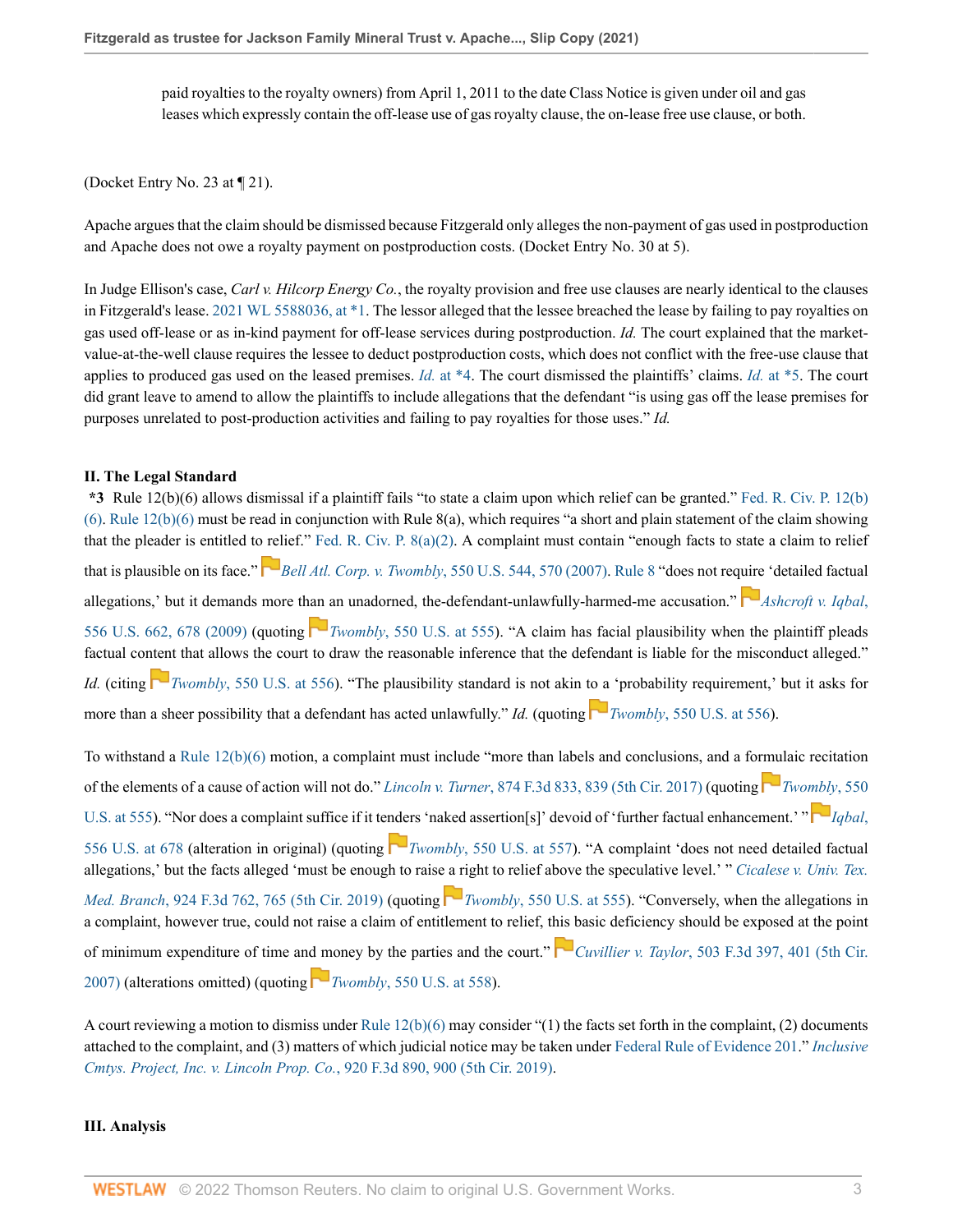In interpreting a contract, a court's objective is to "ascertain the parties' true intentions as expressed in the writing." *[BlueStone](http://www.westlaw.com/Link/Document/FullText?findType=Y&serNum=2053232417&pubNum=0004644&originatingDoc=I57458990623011ec8337ad9f61f6c691&refType=RP&fi=co_pp_sp_4644_387&originationContext=document&vr=3.0&rs=cblt1.0&transitionType=DocumentItem&contextData=(sc.Default)#co_pp_sp_4644_387) [Nat](https://1.next.westlaw.com/Link/RelatedInformation/Flag?documentGuid=I5d4add103c4811e99ea08308254f537e&transitionType=InlineKeyCiteFlags&originationContext=docHeaderFlag&Rank=0&ppcid=3c308989805d4dd98b5a3b095cdaeed4&contextData=(sc.Default) ). Res. II, LLC v. Randle*[, 620 S.W.3d 380, 387 \(Tex. 2021\)](http://www.westlaw.com/Link/Document/FullText?findType=Y&serNum=2053232417&pubNum=0004644&originatingDoc=I57458990623011ec8337ad9f61f6c691&refType=RP&fi=co_pp_sp_4644_387&originationContext=document&vr=3.0&rs=cblt1.0&transitionType=DocumentItem&contextData=(sc.Default)#co_pp_sp_4644_387). The court begins with "the contract's express language."

*[Burlington Res. Oil & Gas Co. LP v. Texas Crude Energy, LLC](http://www.westlaw.com/Link/Document/FullText?findType=Y&serNum=2047666911&pubNum=0004644&originatingDoc=I57458990623011ec8337ad9f61f6c691&refType=RP&fi=co_pp_sp_4644_203&originationContext=document&vr=3.0&rs=cblt1.0&transitionType=DocumentItem&contextData=(sc.Default)#co_pp_sp_4644_203)*, 573 S.W.3d 198, 203 (Tex. 2019), *reh'g denied* (May 31, 2019). A court "examine[s] and consider[s] the entire writing in an effort to harmonize and give effect to all the provisions of the contract so that none will be rendered meaningless." *Id.* The court should construe the contract "as a whole and interpret the [lang](https://1.next.westlaw.com/Link/RelatedInformation/Flag?documentGuid=Iaa8552f0836211eb93ebd49cc10486a1&transitionType=InlineKeyCiteFlags&originationContext=docHeaderFlag&Rank=0&ppcid=3c308989805d4dd98b5a3b095cdaeed4&contextData=(sc.Default) )uage according to its plain, ordinary, and generally accepted meaning unless the lexical environment demands otherwise."

*Randle*[, 620 S.W.3d at 387.](http://www.westlaw.com/Link/Document/FullText?findType=Y&serNum=2053232417&pubNum=0004644&originatingDoc=I57458990623011ec8337ad9f61f6c691&refType=RP&fi=co_pp_sp_4644_387&originationContext=document&vr=3.0&rs=cblt1.0&transitionType=DocumentItem&contextData=(sc.Default)#co_pp_sp_4644_387) An oil and gas lease is a contract, and its terms are interpreted according to rules of contract construction. *Burlington*[, 573 S.W.3d at 203](http://www.westlaw.com/Link/Document/FullText?findType=Y&serNum=2047666911&pubNum=0004644&originatingDoc=I57458990623011ec8337ad9f61f6c691&refType=RP&fi=co_pp_sp_4644_203&originationContext=document&vr=3.0&rs=cblt1.0&transitionType=DocumentItem&contextData=(sc.Default)#co_pp_sp_4644_203).

To show breach of the contract—the mineral lease—Fitzgerald must show: "(1) the existence of a valid contract; (2) performance or tendered performan[ce by](https://1.next.westlaw.com/Link/RelatedInformation/Flag?documentGuid=I6396d4a220de11dc962ef0ed15906072&transitionType=InlineKeyCiteFlags&originationContext=docHeaderFlag&Rank=0&ppcid=3c308989805d4dd98b5a3b095cdaeed4&contextData=(sc.Default) ) the plaintiff; (3) breach of the contract by the defendant; and (4) damages sustained by the plaintiff as

a result of the breach." *[Smith Int'l, Inc. v. Egle Group, LLC](http://www.westlaw.com/Link/Document/FullText?findType=Y&serNum=2012533155&pubNum=0000506&originatingDoc=I57458990623011ec8337ad9f61f6c691&refType=RP&fi=co_pp_sp_506_387&originationContext=document&vr=3.0&rs=cblt1.0&transitionType=DocumentItem&contextData=(sc.Default)#co_pp_sp_506_387)*, 490 F.3d 380, 387 (5th Cir. 2007) (quoting *[Valero Mktg & Supply](http://www.westlaw.com/Link/Document/FullText?findType=Y&serNum=2001376461&pubNum=0004644&originatingDoc=I57458990623011ec8337ad9f61f6c691&refType=RP&fi=co_pp_sp_4644_351&originationContext=document&vr=3.0&rs=cblt1.0&transitionType=DocumentItem&contextData=(sc.Default)#co_pp_sp_4644_351) Co. v. Kalama Int'l, LLC*[, 51 S.W.3d 345, 351 \(Tex. App.—Houston\[1st Dist.\] 2001, no pet.\)](http://www.westlaw.com/Link/Document/FullText?findType=Y&serNum=2001376461&pubNum=0004644&originatingDoc=I57458990623011ec8337ad9f61f6c691&refType=RP&fi=co_pp_sp_4644_351&originationContext=document&vr=3.0&rs=cblt1.0&transitionType=DocumentItem&contextData=(sc.Default)#co_pp_sp_4644_351)). Apache argues that dismissal is appropriate because Fitzgerald's complaint fails to state a plausible claim for breach of the lease agreement or allege damages.

# **A. Market-Value-at-the-Well Royalty Clauses**

**\*4** "A royalty payment, which represents a lessor's fractional shar[e of](https://1.next.westlaw.com/Link/RelatedInformation/Flag?documentGuid=Iaa8552f0836211eb93ebd49cc10486a1&transitionType=InlineKeyCiteFlags&originationContext=docHeaderFlag&Rank=0&ppcid=3c308989805d4dd98b5a3b095cdaeed4&contextData=(sc.Default) ) production from a lease, may be calculated at the wellhead or at any downstream point, depending on the lease terms." **Randle**[, 620 S.W.3d at 387](http://www.westlaw.com/Link/Document/FullText?findType=Y&serNum=2053232417&pubNum=0004644&originatingDoc=I57458990623011ec8337ad9f61f6c691&refType=RP&fi=co_pp_sp_4644_387&originationContext=document&vr=3.0&rs=cblt1.0&transitionType=DocumentItem&contextData=(sc.Default)#co_pp_sp_4644_387). A royalty clause usually has "at least three components: (i) the royalty fraction—e.g., 1/8th, 25%, 1/5th; (ii) the yardstick—e.g., market value, proceeds, price; and (iii) the location for measuring the yardstick—e.g., at the well, at the point of sale." *Id.* (citation and quotations omitted).

Fitzgerald's lease state that royalties on gas sold or used off the premises are paid based on "the market value at the well of one-eighth (1/8) of the gas sold or used." (Docket Entry No. 23-1 at 2). "Market [val](https://1.next.westlaw.com/Link/RelatedInformation/Flag?documentGuid=Iaa8552f0836211eb93ebd49cc10486a1&transitionType=InlineKeyCiteFlags&originationContext=docHeaderFlag&Rank=0&ppcid=3c308989805d4dd98b5a3b095cdaeed4&contextData=(sc.Default) )ue" means "the price a willing buyer under

no compulsion to buy will pay to a willing seller under no compulsion to sell." *Randle*[, 620 S.W.3d at 388](http://www.westlaw.com/Link/Document/FullText?findType=Y&serNum=2053232417&pubNum=0004644&originatingDoc=I57458990623011ec8337ad9f61f6c691&refType=RP&fi=co_pp_sp_4644_388&originationContext=document&vr=3.0&rs=cblt1.0&transitionType=DocumentItem&contextData=(sc.Default)#co_pp_sp_4644_388) (quotations and citations omitted). Market value, if possible, is calculated by using "actual sales that are 'comparable in time, quality, quantity, and availability of marketing outlets.' " *Id.* If comparable sales data is unavailable, the market value at a certain valuation point may be calculated through the "net-back" or "workback" method. *Id.* "When the location for measuring market value is 'at the well' (or equivalent phrasing), the workback method permits an estimation of wellhead market value by u[sing](https://1.next.westlaw.com/Link/RelatedInformation/Flag?documentGuid=Iaa8552f0836211eb93ebd49cc10486a1&transitionType=InlineKeyCiteFlags&originationContext=docHeaderFlag&Rank=0&ppcid=3c308989805d4dd98b5a3b095cdaeed4&contextData=(sc.Default) ) the proceeds

of a downstream sale and subtracting postproduction costs incurred between the well and the point of sale." *Id.* [at 388–89](http://www.westlaw.com/Link/Document/FullText?findType=Y&serNum=2053232417&pubNum=0004644&originatingDoc=I57458990623011ec8337ad9f61f6c691&refType=RP&fi=co_pp_sp_4644_388&originationContext=document&vr=3.0&rs=cblt1.0&transitionType=DocumentItem&contextData=(sc.Default)#co_pp_sp_4644_388). "Although parties may define post-production costs any way they choose, the term generally applies [to pr](https://1.next.westlaw.com/Link/RelatedInformation/Flag?documentGuid=I5d4add103c4811e99ea08308254f537e&transitionType=InlineKeyCiteFlags&originationContext=docHeaderFlag&Rank=0&ppcid=3c308989805d4dd98b5a3b095cdaeed4&contextData=(sc.Default) )ocessing, compression,

transportation, and other costs expended to prepare raw oil or gas for sale at a downstream location." **P**Burlington[, 573 S.W.3d](http://www.westlaw.com/Link/Document/FullText?findType=Y&serNum=2047666911&pubNum=0004644&originatingDoc=I57458990623011ec8337ad9f61f6c691&refType=RP&fi=co_pp_sp_4644_203&originationContext=document&vr=3.0&rs=cblt1.0&transitionType=DocumentItem&contextData=(sc.Default)#co_pp_sp_4644_203) [at 203](http://www.westlaw.com/Link/Document/FullText?findType=Y&serNum=2047666911&pubNum=0004644&originatingDoc=I57458990623011ec8337ad9f61f6c691&refType=RP&fi=co_pp_sp_4644_203&originationContext=document&vr=3.0&rs=cblt1.0&transitionType=DocumentItem&contextData=(sc.Default)#co_pp_sp_4644_203). The workback method comes from the understanding that "[o]il and gas production is less valuable at the wellhead because any arm's length purchaser will assume that it will have to incur the costs to remove impurities from the pr[oduc](https://1.next.westlaw.com/Link/RelatedInformation/Flag?documentGuid=Iaa8552f0836211eb93ebd49cc10486a1&transitionType=InlineKeyCiteFlags&originationContext=docHeaderFlag&Rank=0&ppcid=3c308989805d4dd98b5a3b095cdaeed4&contextData=(sc.Default) )tion, to

transport it from the wellhead, or otherwise to get it ready for sale to a downstream market or the general public." *[Randle](http://www.westlaw.com/Link/Document/FullText?findType=Y&serNum=2053232417&pubNum=0004644&originatingDoc=I57458990623011ec8337ad9f61f6c691&refType=RP&fi=co_pp_sp_4644_389&originationContext=document&vr=3.0&rs=cblt1.0&transitionType=DocumentItem&contextData=(sc.Default)#co_pp_sp_4644_389)*, [620 S.W.3d at 389.](http://www.westlaw.com/Link/Document/FullText?findType=Y&serNum=2053232417&pubNum=0004644&originatingDoc=I57458990623011ec8337ad9f61f6c691&refType=RP&fi=co_pp_sp_4644_389&originationContext=document&vr=3.0&rs=cblt1.0&transitionType=DocumentItem&contextData=(sc.Default)#co_pp_sp_4644_389)

# **B. Free Use On-Lease Clauses**

The free-use clause provides that "Lessee shall have free use of oil, gas, ..., for all operation hereunder; and the royalty on oil or gas shall be computed after deducting any so used." (Docket Entry No. 23-1 at 3).

\*5The Supreme Court of Texas recently interpreted a free-use clause with nearly identical language in *Randle*[, 620 S.W.3d](http://www.westlaw.com/Link/Document/FullText?findType=Y&serNum=2053232417&pubNum=0004644&originatingDoc=I57458990623011ec8337ad9f61f6c691&refType=RP&originationContext=document&vr=3.0&rs=cblt1.0&transitionType=DocumentItem&contextData=(sc.Default)) [380 \(Tex. 2021\).](http://www.westlaw.com/Link/Document/FullText?findType=Y&serNum=2053232417&pubNum=0004644&originatingDoc=I57458990623011ec8337ad9f61f6c691&refType=RP&originationContext=document&vr=3.0&rs=cblt1.0&transitionType=DocumentItem&contextData=(sc.Default)) The court first addressed whether an addendum provision requiring the lessee to "compute and pay royalties on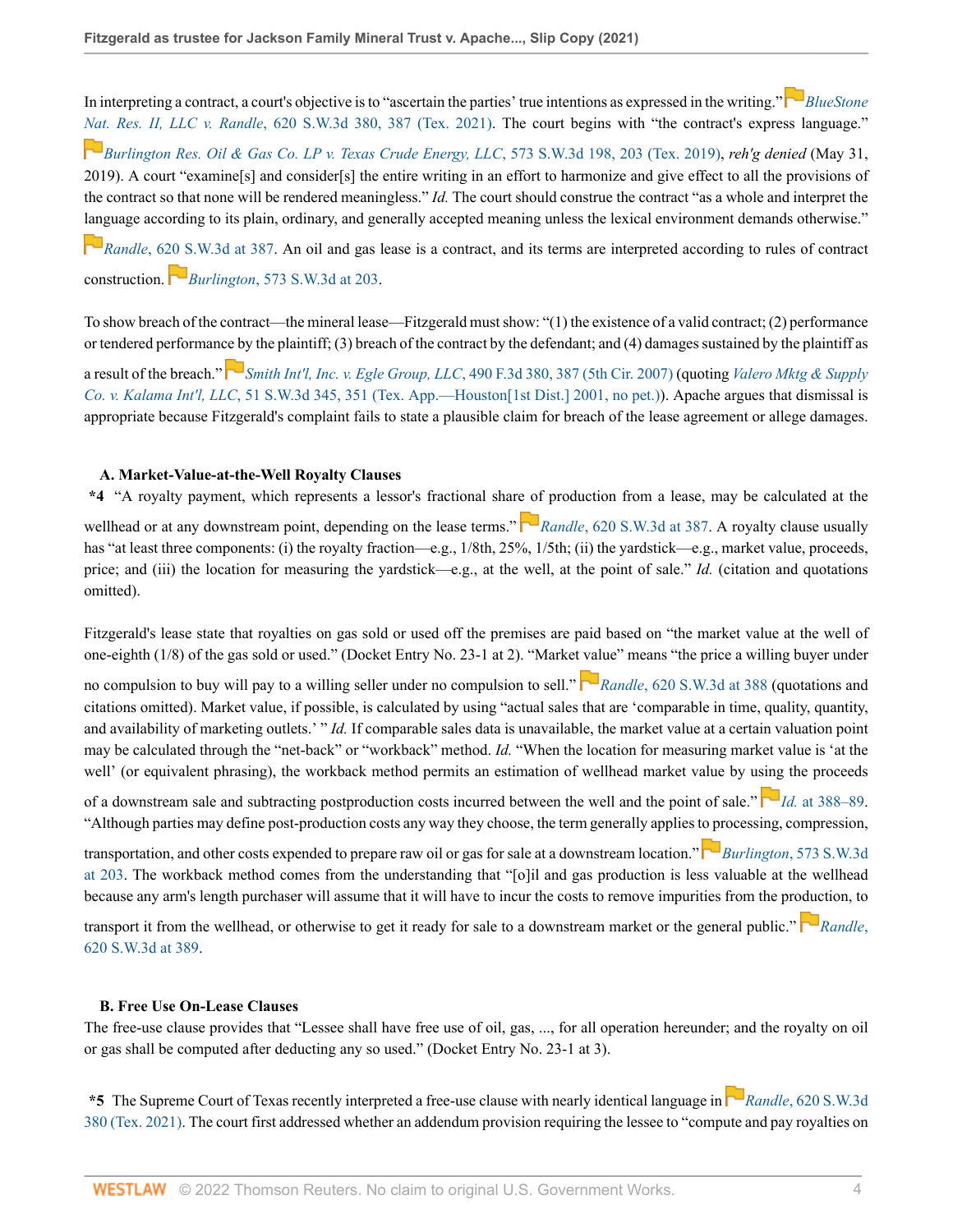[the](https://1.next.westlaw.com/Link/RelatedInformation/Flag?documentGuid=Iaa8552f0836211eb93ebd49cc10486a1&transitionType=InlineKeyCiteFlags&originationContext=docHeaderFlag&Rank=0&ppcid=3c308989805d4dd98b5a3b095cdaeed4&contextData=(sc.Default) ) gross value received" conflicted with another lease provision requiring royalties to be "computed at the mouth of the well."

*Id.* [at 384](http://www.westlaw.com/Link/Document/FullText?findType=Y&serNum=2053232417&pubNum=0004644&originatingDoc=I57458990623011ec8337ad9f61f6c691&refType=RP&fi=co_pp_sp_4644_384&originationContext=document&vr=3.0&rs=cblt1.0&transitionType=DocumentItem&contextData=(sc.Default)#co_pp_sp_4644_384). The court explained that gross and net are opposite calculations and the parties in *Randle* agreed to the addendum with a gross-proceeds calculation, so the gross proceeds provision governed. The court then proceeded to interpret the free use provision in the lease. The court acknowledged that, "Regardless of how royalties are calculated, Bluestone claims a r[oyalt](https://1.next.westlaw.com/Link/RelatedInformation/Flag?documentGuid=Iaa8552f0836211eb93ebd49cc10486a1&transitionType=InlineKeyCiteFlags&originationContext=docHeaderFlag&Rank=0&ppcid=3c308989805d4dd98b5a3b095cdaeed4&contextData=(sc.Default) )y-

free right to use leasehold gas in off-lease operations so long as any such use 'benefits' or 'furthers' the lease operations." *[Id.](http://www.westlaw.com/Link/Document/FullText?findType=Y&serNum=2053232417&pubNum=0004644&originatingDoc=I57458990623011ec8337ad9f61f6c691&refType=RP&fi=co_pp_sp_4644_393&originationContext=document&vr=3.0&rs=cblt1.0&transitionType=DocumentItem&contextData=(sc.Default)#co_pp_sp_4644_393)* [at 393.](http://www.westlaw.com/Link/Document/FullText?findType=Y&serNum=2053232417&pubNum=0004644&originatingDoc=I57458990623011ec8337ad9f61f6c691&refType=RP&fi=co_pp_sp_4644_393&originationContext=document&vr=3.0&rs=cblt1.0&transitionType=DocumentItem&contextData=(sc.Default)#co_pp_sp_4644_393) The Court explained:

A "free use" clause is a provision in an oil and gas lease that "governs the right of a lessee to use products derived from the leased premises in the operation of said lease." When such a clause is present in a lease, free-use gas is excluded when calculating the lessor's royalty on production.... [W]hether a free-use clause is geographically unconstrained depends on whether the parties' lease expresses such an agreement.

*Id*. at 393–94. The free-use clause in *Bluestone* stated that "Lessee shall have free from royalty or other payment the use of ... gas ... produced from said land in all operations which Lessee may conduct hereunder, ... and the royalty on ... gas ... shall be computed after deducting any so used." *Id.* at 394. The court explained that "the lease's plain language contemplates free use limited to the leased premises and does not, by express language or otherwise, make any use that 'benefits' or 'furthers' the lease operations royalty free." *Id.* at 394. The court concluded that the free-use clause did not "authorize a royalty-free use of gas off-lease." *Id.* at 399. The court was worried about the lack of a limiting principle if the lease was interpreted as extending free use beyond the leased premises, which could "inject uncertainty and lead to a fact-finding mission to determine whether progressively more attenuated uses 'benefit' or 'further' the lease operations." *Id.* at 398–99.

The court declined to follow courts interpreting free use clauses to extend beyond the leased premises. *Id.* at 395–97. In *Bice v. Petro-Hunt*, the North Dakota Supreme Court permitted free off-lease use where the gas from multiple leases was processed in a centralized tank.  $\Box$  [768 N.W.2d 496 \(N.D. 2009\)](http://www.westlaw.com/Link/Document/FullText?findType=Y&serNum=2019337677&pubNum=0000595&originatingDoc=I57458990623011ec8337ad9f61f6c691&refType=RP&originationContext=document&vr=3.0&rs=cblt1.0&transitionType=DocumentItem&contextData=(sc.Default)). The court explained that without permitting free use off-lease, there would be "an [absu](https://1.next.westlaw.com/Link/RelatedInformation/Flag?documentGuid=I2cb0996e6d3c11de9988d233d23fe599&transitionType=InlineKeyCiteFlags&originationContext=docHeaderFlag&Rank=0&ppcid=3c308989805d4dd98b5a3b095cdaeed4&contextData=(sc.Default) )rd result" in which lessors who had the central tank on their property would bear the processing cost burden for all lessors. **Id.** [at 504.](http://www.westlaw.com/Link/Document/FullText?findType=Y&serNum=2019337677&pubNum=0000595&originatingDoc=I57458990623011ec8337ad9f61f6c691&refType=RP&fi=co_pp_sp_595_504&originationContext=document&vr=3.0&rs=cblt1.0&transitionType=DocumentItem&contextData=(sc.Default)#co_pp_sp_595_504) The Texas Supreme Court summarized *Bice* to mean, "that but for the lessee's consolidation of operations, the disputed volumes of gas would have been consumed on-lease and therefor[e fre](https://1.next.westlaw.com/Link/RelatedInformation/Flag?documentGuid=Iaa8552f0836211eb93ebd49cc10486a1&transitionType=InlineKeyCiteFlags&originationContext=docHeaderFlag&Rank=0&ppcid=3c308989805d4dd98b5a3b095cdaeed4&contextData=(sc.Default) )e of royalty, and the consolidation of the tank-battery operations did not harm the lessors but instead provided a benefit." *Randle*[, 620 S.W.3d 380, 396 \(Tex. 2021\)](http://www.westlaw.com/Link/Document/FullText?findType=Y&serNum=2053232417&pubNum=0004644&originatingDoc=I57458990623011ec8337ad9f61f6c691&refType=RP&fi=co_pp_sp_4644_396&originationContext=document&vr=3.0&rs=cblt1.0&transitionType=DocumentItem&contextData=(sc.Default)#co_pp_sp_4644_396).

In *ConocoPhillips Co. v. Lyons*, the New Mexico Supreme Court concluded that the free use provision at issue applied "to the free use of oil and gas produced *from* the leased premises, regardless of where the use occurred, so long as the oil and gas was being used to further the economical operations of said land."  $\sim$  [299 P.3d 844, 856 \(N.M. 2013\).](http://www.westlaw.com/Link/Document/FullText?findType=Y&serNum=2028499266&pubNum=0004645&originatingDoc=I57458990623011ec8337ad9f61f6c691&refType=RP&fi=co_pp_sp_4645_856&originationContext=document&vr=3.0&rs=cblt1.0&transitionType=DocumentItem&contextData=(sc.Default)#co_pp_sp_4645_856) The New Mexico Supreme Court relied on th[e la](https://1.next.westlaw.com/Link/RelatedInformation/Flag?documentGuid=I6051cd83f1f911e1b60bb297d3d07bc5&transitionType=InlineKeyCiteFlags&originationContext=docHeaderFlag&Rank=0&ppcid=3c308989805d4dd98b5a3b095cdaeed4&contextData=(sc.Default) )nguage in the leases that permitted the free use of gas "incident to or convenient for the economical operation of said land."  $\Box$ Id. [at 857.](http://www.westlaw.com/Link/Document/FullText?findType=Y&serNum=2028499266&pubNum=0004645&originatingDoc=I57458990623011ec8337ad9f61f6c691&refType=RP&fi=co_pp_sp_4645_857&originationContext=document&vr=3.0&rs=cblt1.0&transitionType=DocumentItem&contextData=(sc.Default)#co_pp_sp_4645_857) In distinguishing *[Lyo](https://1.next.westlaw.com/Link/RelatedInformation/Flag?documentGuid=Iaa8552f0836211eb93ebd49cc10486a1&transitionType=InlineKeyCiteFlags&originationContext=docHeaderFlag&Rank=0&ppcid=3c308989805d4dd98b5a3b095cdaeed4&contextData=(sc.Default) )ns*, the Texas Supreme Court highlighted the lease language permitting the free use to extend to "economical" operations. **P**Randle[, 620 S.W.3d at 396–97](http://www.westlaw.com/Link/Document/FullText?findType=Y&serNum=2053232417&pubNum=0004644&originatingDoc=I57458990623011ec8337ad9f61f6c691&refType=RP&fi=co_pp_sp_4644_396&originationContext=document&vr=3.0&rs=cblt1.0&transitionType=DocumentItem&contextData=(sc.Default)#co_pp_sp_4644_396).

TheTexas Supreme Court declined to follow *Bice* or *Lyons*, and instead followed **[Anderson Living Trust v. Energen Resources](http://www.westlaw.com/Link/Document/FullText?findType=Y&serNum=2044168959&pubNum=0000506&originatingDoc=I57458990623011ec8337ad9f61f6c691&refType=RP&originationContext=document&vr=3.0&rs=cblt1.0&transitionType=DocumentItem&contextData=(sc.Default))** *Corporation*[, 886 F.3d 826 \(10th Cir. 2018\).](http://www.westlaw.com/Link/Document/FullText?findType=Y&serNum=2044168959&pubNum=0000506&originatingDoc=I57458990623011ec8337ad9f61f6c691&refType=RP&originationContext=document&vr=3.0&rs=cblt1.0&transitionType=DocumentItem&contextData=(sc.Default)) *Anderson Living Trust* interpreted two sets of leases, one under Colorado law and one under New Mexico law. The Tenth Circuit interpreted New Mexico law, based on *Lyons*, as limiting free-use clauses based on "purposes [for](https://1.next.westlaw.com/Link/RelatedInformation/Flag?documentGuid=I1e520770328d11e888d5f23feb60b681&transitionType=InlineKeyCiteFlags&originationContext=docHeaderFlag&Rank=0&ppcid=3c308989805d4dd98b5a3b095cdaeed4&contextData=(sc.Default) ) which the gas may be used—furtherance of the lease operations," rather than a limitation on wher[e th](https://1.next.westlaw.com/Link/RelatedInformation/Flag?documentGuid=I1e520770328d11e888d5f23feb60b681&transitionType=InlineKeyCiteFlags&originationContext=docHeaderFlag&Rank=0&ppcid=3c308989805d4dd98b5a3b095cdaeed4&contextData=(sc.Default) )e gas use occurred.  $\Box$  *[Id.](http://www.westlaw.com/Link/Document/FullText?findType=Y&serNum=2044168959&pubNum=0000506&originatingDoc=I57458990623011ec8337ad9f61f6c691&refType=RP&fi=co_pp_sp_506_849&originationContext=document&vr=3.0&rs=cblt1.0&transitionType=DocumentItem&contextData=(sc.Default)#co_pp_sp_506_849)* [at 845.](http://www.westlaw.com/Link/Document/FullText?findType=Y&serNum=2044168959&pubNum=0000506&originatingDoc=I57458990623011ec8337ad9f61f6c691&refType=RP&fi=co_pp_sp_506_845&originationContext=document&vr=3.0&rs=cblt1.0&transitionType=DocumentItem&contextData=(sc.Default)#co_pp_sp_506_845) The Tenth Circuit interpreted Colorado law as limiting free use to the leased premises.  $\Box$  *Id.* at [849](http://www.westlaw.com/Link/Document/FullText?findType=Y&serNum=2044168959&pubNum=0000506&originatingDoc=I57458990623011ec8337ad9f61f6c691&refType=RP&fi=co_pp_sp_506_849&originationContext=document&vr=3.0&rs=cblt1.0&transitionType=DocumentItem&contextData=(sc.Default)#co_pp_sp_506_849). The Colorado lease required the lessee to pay royalties on "gas (1) produced from a well on the leased premises and (2) sold or used off the leased premises." *Id*. The Tenth Circuit concluded that the royalty provision also required royalties to be paid on gas used off the lease. *Id.*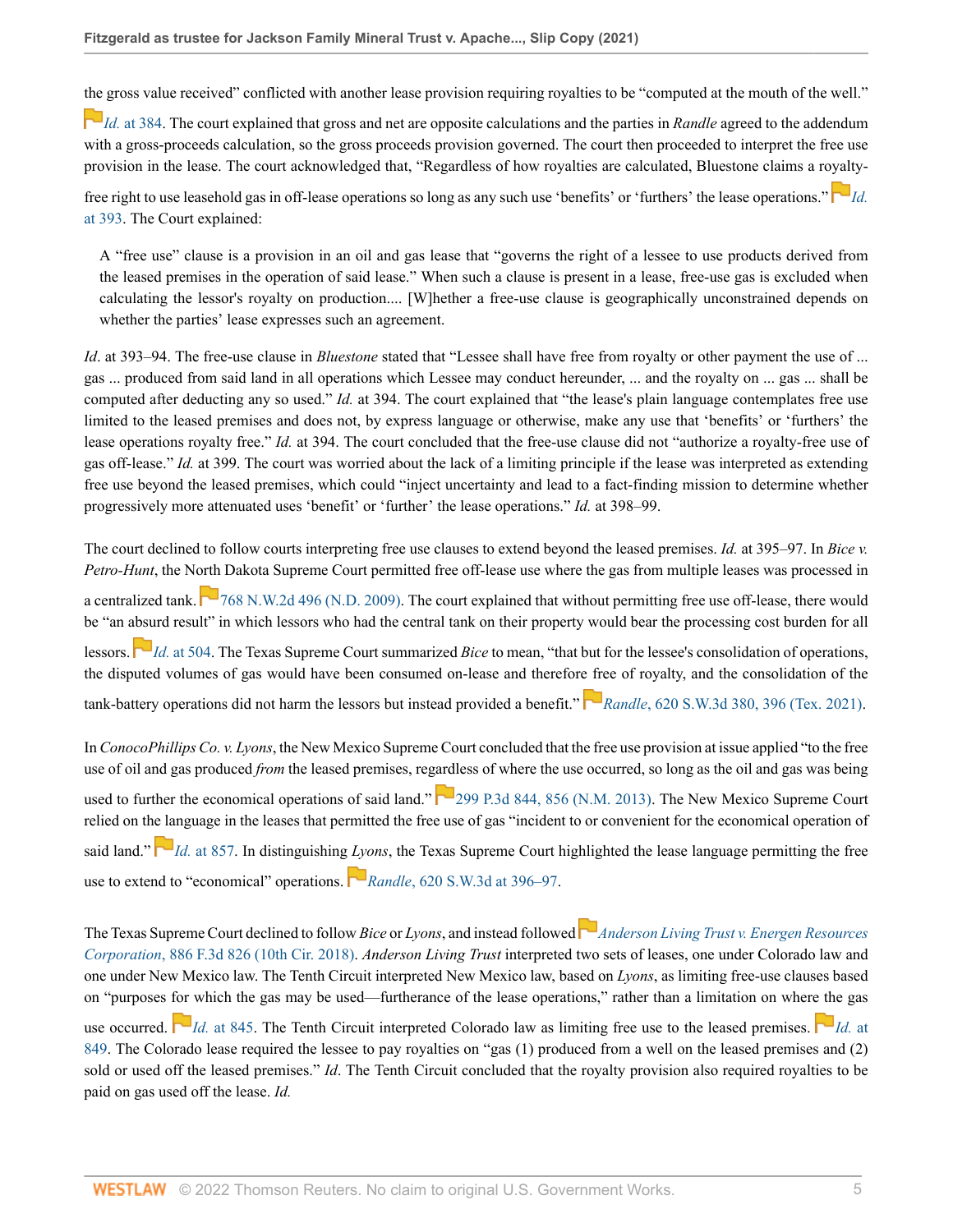In *Randle*, the Texas Supreme Court explained that the free-use clause at issue used similar language to the clause in *Anderson Living Trust*, an[d "t](https://1.next.westlaw.com/Link/RelatedInformation/Flag?documentGuid=Iaa8552f0836211eb93ebd49cc10486a1&transitionType=InlineKeyCiteFlags&originationContext=docHeaderFlag&Rank=0&ppcid=3c308989805d4dd98b5a3b095cdaeed4&contextData=(sc.Default) )he plain meaning of the language accords with on-lease uses and is not reasonably construed as extending to off-lease uses." *Randle*[, 620 S.W.3d at 398.](http://www.westlaw.com/Link/Document/FullText?findType=Y&serNum=2053232417&pubNum=0004644&originatingDoc=I57458990623011ec8337ad9f61f6c691&refType=RP&fi=co_pp_sp_4644_398&originationContext=document&vr=3.0&rs=cblt1.0&transitionType=DocumentItem&contextData=(sc.Default)#co_pp_sp_4644_398) "Because t[he pa](https://1.next.westlaw.com/Link/RelatedInformation/Flag?documentGuid=Iaa8552f0836211eb93ebd49cc10486a1&transitionType=InlineKeyCiteFlags&originationContext=docHeaderFlag&Rank=0&ppcid=3c308989805d4dd98b5a3b095cdaeed4&contextData=(sc.Default) )rties have stipulated that Plant Fuel is used off the leased premises by a third-party processor, royalties are due on that gas." *Id.* [at 399](http://www.westlaw.com/Link/Document/FullText?findType=Y&serNum=2053232417&pubNum=0004644&originatingDoc=I57458990623011ec8337ad9f61f6c691&refType=RP&fi=co_pp_sp_4644_399&originationContext=document&vr=3.0&rs=cblt1.0&transitionType=DocumentItem&contextData=(sc.Default)#co_pp_sp_4644_399). The plant fuel was gas used by a third-party processor to fuel plant operations. The court concluded that Bluesto[ne "](https://1.next.westlaw.com/Link/RelatedInformation/Flag?documentGuid=Iaa8552f0836211eb93ebd49cc10486a1&transitionType=InlineKeyCiteFlags&originationContext=docHeaderFlag&Rank=0&ppcid=3c308989805d4dd98b5a3b095cdaeed4&contextData=(sc.Default) )breached the lease by not paying any royalties on volumes of gas used off-premises ... as Plant Fuel," and Compressor Fuel.  $\Box$  *Id.* [at 399–400.](http://www.westlaw.com/Link/Document/FullText?findType=Y&serNum=2053232417&pubNum=0004644&originatingDoc=I57458990623011ec8337ad9f61f6c691&refType=RP&fi=co_pp_sp_4644_399&originationContext=document&vr=3.0&rs=cblt1.0&transitionType=DocumentItem&contextData=(sc.Default)#co_pp_sp_4644_399) The court concluded that Bluestone [did n](https://1.next.westlaw.com/Link/RelatedInformation/Flag?documentGuid=Iaa8552f0836211eb93ebd49cc10486a1&transitionType=InlineKeyCiteFlags&originationContext=docHeaderFlag&Rank=0&ppcid=3c308989805d4dd98b5a3b095cdaeed4&contextData=(sc.Default) )ot breach the lease by failing to pay royalties on gas that was returned to the leased premises to power compressors on lease.  $\Box$  *Id.* [at 400.](http://www.westlaw.com/Link/Document/FullText?findType=Y&serNum=2053232417&pubNum=0004644&originatingDoc=I57458990623011ec8337ad9f61f6c691&refType=RP&fi=co_pp_sp_4644_400&originationContext=document&vr=3.0&rs=cblt1.0&transitionType=DocumentItem&contextData=(sc.Default)#co_pp_sp_4644_400)

# **C. Fitzgerald's Lease**

**\*6** Apache argues that it "has no liability if it deducted only post-production costs under a market value at the well lease." (Docket Entry No. 38 at 4). Fitzgerald agrees that the gas at issue was used in postproduction services or as compensation to midstream operators, and can be deducted in determining the market value at the well of gas that is sold. But Fitzgerald argues that Apache is still liable for royalties on the gas used off-lease because the market value at the well clause addresses only the valuation of the royalty payment and does not address the amount of gas on which Apache owes a royalty. Fitzgerald contends that Apache's interpretation would transform the market value at the well clause into a free-use clause, and that to permit Apache to freely use gas off the lease without paying royalties would also make the free use provision superfluous.

The free-use provision here closely resembles the provision at issue in *Randle*:

Lessee shall have free use of oil, gas wood, and water from said land, except water from Lessors' wells, for all operation hereunder; and the royalty on oil or gas shall be computed after deducting any so used.

(Docket Entry No. 23-1 at 3). The provision in *Randle* was:

Lessee shall have free from royalty or other payment the use of ... gas ... produced from said land in all operations which Lessee may conduct hereunder, including water injections and secondary recovery operations, and the royalty on ... gas ... shall be computed after deducting any so used.

*[R](https://1.next.westlaw.com/Link/RelatedInformation/Flag?documentGuid=Iaa8552f0836211eb93ebd49cc10486a1&transitionType=InlineKeyCiteFlags&originationContext=docHeaderFlag&Rank=0&ppcid=3c308989805d4dd98b5a3b095cdaeed4&contextData=(sc.Default) )andle*[, 620 S.W.3d at 394](http://www.westlaw.com/Link/Document/FullText?findType=Y&serNum=2053232417&pubNum=0004644&originatingDoc=I57458990623011ec8337ad9f61f6c691&refType=RP&fi=co_pp_sp_4644_394&originationContext=document&vr=3.0&rs=cblt1.0&transitionType=DocumentItem&contextData=(sc.Default)#co_pp_sp_4644_394). Apache urges that *Randle*'s interpretation of the free-use clause is not dipositive here because the lease in *Randle* did not have a market-value-at-the-well term, so the court was interpreting only the meaning of the free-use provision, without the requirements of a market-value-at-the-well lease.

The court in *Randle* explained that "[r]egardless of how royalties are calculated, Bluestone claims a royalty[-fre](https://1.next.westlaw.com/Link/RelatedInformation/Flag?documentGuid=Iaa8552f0836211eb93ebd49cc10486a1&transitionType=InlineKeyCiteFlags&originationContext=docHeaderFlag&Rank=0&ppcid=3c308989805d4dd98b5a3b095cdaeed4&contextData=(sc.Default) )e right to use

leasehold gas in off-lease operations so long as any such use 'benefits' or 'furthers' the lease operations." **Id**[. at 393.](http://www.westlaw.com/Link/Document/FullText?findType=Y&serNum=2053232417&pubNum=0004644&originatingDoc=I57458990623011ec8337ad9f61f6c691&refType=RP&fi=co_pp_sp_4644_393&originationContext=document&vr=3.0&rs=cblt1.0&transitionType=DocumentItem&contextData=(sc.Default)#co_pp_sp_4644_393) In *Anderson Living Trust*, which provided the guidance for *Randle*, the Tenth Circuit interpreted a market-value-at-the-well lease with a free-use provision under New Mexico law. The court concluded that "[a]pplying this plain meaning to the 'free use' [clau](https://1.next.westlaw.com/Link/RelatedInformation/Flag?documentGuid=I1e520770328d11e888d5f23feb60b681&transitionType=InlineKeyCiteFlags&originationContext=docHeaderFlag&Rank=0&ppcid=3c308989805d4dd98b5a3b095cdaeed4&contextData=(sc.Default) )se in the [ ] lease, it seems the clause requires that the use of gas 'found on said land' be for operations 'on that' land."

*[Anderson Living Tr.](http://www.westlaw.com/Link/Document/FullText?findType=Y&serNum=2044168959&pubNum=0000506&originatingDoc=I57458990623011ec8337ad9f61f6c691&refType=RP&fi=co_pp_sp_506_844&originationContext=document&vr=3.0&rs=cblt1.0&transitionType=DocumentItem&contextData=(sc.Default)#co_pp_sp_506_844)*, 886 F.3d at 844. Although the court concluded that the free-use clause could be interpreted more broadly because of the expansive reading of free-use clauses under New Mexico law, *Anderson Living Trust* supports reading the freeuse clause as limiting free use to the leased premises. The Tenth Circuit also concluded that the "expansive" interpretation under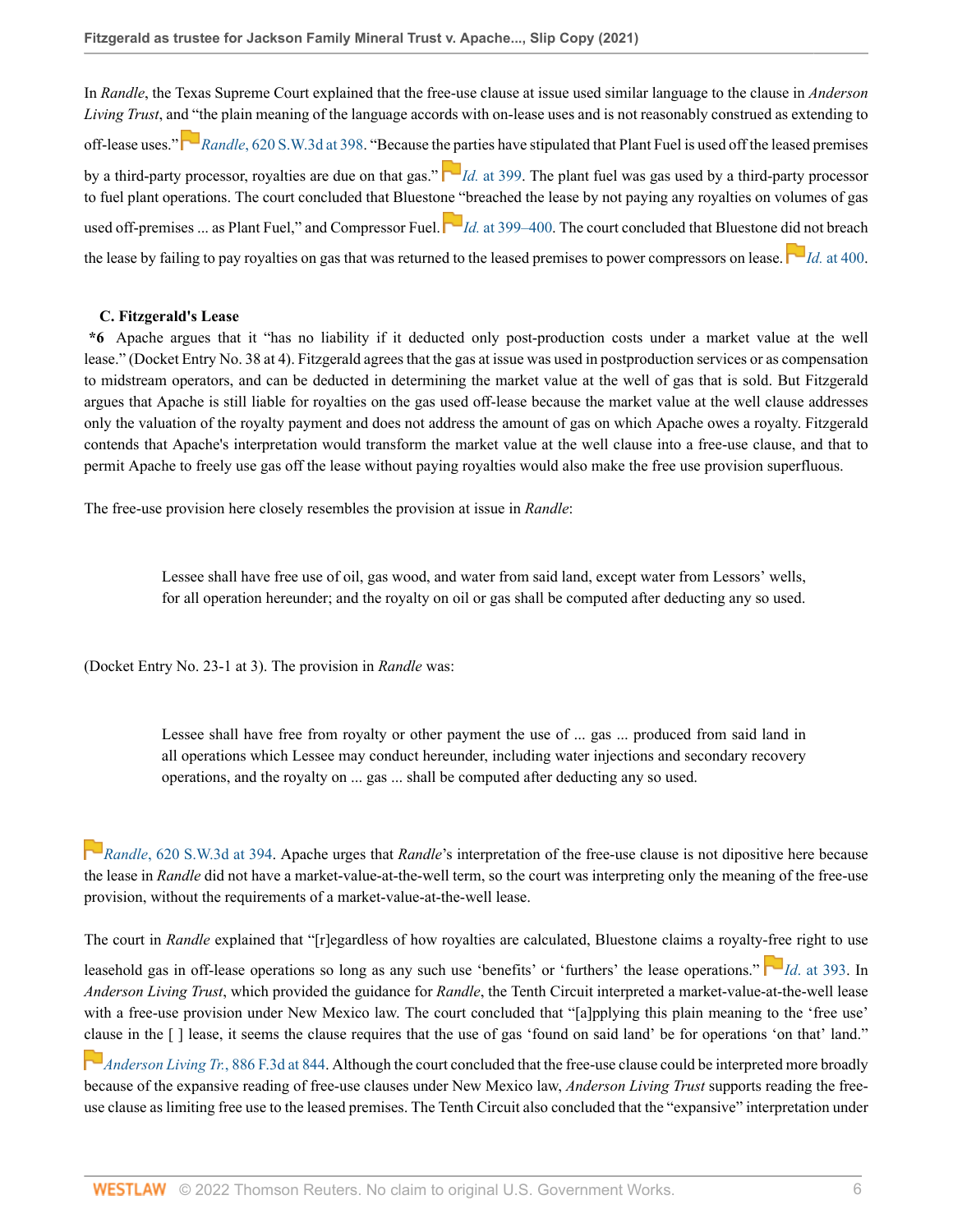New Mexico law did n[ot a](https://1.next.westlaw.com/Link/RelatedInformation/Flag?documentGuid=I1e520770328d11e888d5f23feb60b681&transitionType=InlineKeyCiteFlags&originationContext=docHeaderFlag&Rank=0&ppcid=3c308989805d4dd98b5a3b095cdaeed4&contextData=(sc.Default) )pply to the Colorado leases; the lessee owed royalty for gas used as fuel off-lease by the third-party processing companies. *Id.* [at 845, 848–49.](http://www.westlaw.com/Link/Document/FullText?findType=Y&serNum=2044168959&pubNum=0000506&originatingDoc=I57458990623011ec8337ad9f61f6c691&refType=RP&fi=co_pp_sp_506_845&originationContext=document&vr=3.0&rs=cblt1.0&transitionType=DocumentItem&contextData=(sc.Default)#co_pp_sp_506_845)

The Texas Supreme Court acknowledged that the royalty provision in the Colorado leases in *Anderson Living Trust* separately supported t[he c](https://1.next.westlaw.com/Link/RelatedInformation/Flag?documentGuid=Iaa8552f0836211eb93ebd49cc10486a1&transitionType=InlineKeyCiteFlags&originationContext=docHeaderFlag&Rank=0&ppcid=3c308989805d4dd98b5a3b095cdaeed4&contextData=(sc.Default) )onclusion that royalties must be "[paid](https://1.next.westlaw.com/Link/RelatedInformation/Flag?documentGuid=I1e520770328d11e888d5f23feb60b681&transitionType=InlineKeyCiteFlags&originationContext=docHeaderFlag&Rank=0&ppcid=3c308989805d4dd98b5a3b095cdaeed4&contextData=(sc.Default) ) on gas produced from the leased premises and sold or used off the leased premises." *Randle*[, 620 S.W.3d at 398](http://www.westlaw.com/Link/Document/FullText?findType=Y&serNum=2053232417&pubNum=0004644&originatingDoc=I57458990623011ec8337ad9f61f6c691&refType=RP&fi=co_pp_sp_4644_398&originationContext=document&vr=3.0&rs=cblt1.0&transitionType=DocumentItem&contextData=(sc.Default)#co_pp_sp_4644_398) (citing *Anderson Living Tr.*[, 886 F.3d at 850 \(10th Cir. 2018\)\)](http://www.westlaw.com/Link/Document/FullText?findType=Y&serNum=2044168959&pubNum=0000506&originatingDoc=I57458990623011ec8337ad9f61f6c691&refType=RP&fi=co_pp_sp_506_850&originationContext=document&vr=3.0&rs=cblt1.0&transitionType=DocumentItem&contextData=(sc.Default)#co_pp_sp_506_850). The supreme court interpreted *Anderson Living Trust* [as c](https://1.next.westlaw.com/Link/RelatedInformation/Flag?documentGuid=Iaa8552f0836211eb93ebd49cc10486a1&transitionType=InlineKeyCiteFlags&originationContext=docHeaderFlag&Rank=0&ppcid=3c308989805d4dd98b5a3b095cdaeed4&contextData=(sc.Default) )oncluding that royalties were owed under the Colorado lease based on "both the royalty clause and the 'free use' clauses." *Randle*[, 620 S.W.3d at 398](http://www.westlaw.com/Link/Document/FullText?findType=Y&serNum=2053232417&pubNum=0004644&originatingDoc=I57458990623011ec8337ad9f61f6c691&refType=RP&fi=co_pp_sp_4644_398&originationContext=document&vr=3.0&rs=cblt1.0&transitionType=DocumentItem&contextData=(sc.Default)#co_pp_sp_4644_398). The court's reliance on *Anderson Living Trust* suggests that the interpretation of the free-use clause was not tethered to the nature of the royalty provision, and that the free-use provision does not permit royalty-free off-lease use.

In *Carl*, the court concluded that *Randle*'s interpretation of the free use provision was inapplicable because the lease at issue in *Randle* was not a market-value-at-the-well lease. *Carl*[, 2021 WL 5588036, at \\*4.](http://www.westlaw.com/Link/Document/FullText?findType=Y&serNum=2055069371&pubNum=0000999&originatingDoc=I57458990623011ec8337ad9f61f6c691&refType=RP&fi=co_pp_sp_999_4&originationContext=document&vr=3.0&rs=cblt1.0&transitionType=DocumentItem&contextData=(sc.Default)#co_pp_sp_999_4) Whether *Randle* is instructive here or not, the court agrees with *Carl* that the free-use clause "can be read in harmony" with the market-value clause. *Id.* [at \\*4.](http://www.westlaw.com/Link/Document/FullText?findType=Y&serNum=2055069371&pubNum=0000999&originatingDoc=I57458990623011ec8337ad9f61f6c691&refType=RP&originationContext=document&vr=3.0&rs=cblt1.0&transitionType=DocumentItem&contextData=(sc.Default)) Even if the free-use clause permits free-use only on the leased premises and requires royalties for off-lease use generally, Apache may still be entitled to deduct the off-lease fuel as a postproduction cost under the royalty clause, such that no royalty payment is owed on the gas used. Apache explains that the two clauses address different issues. The free-use clause addresses gas used on the leased premises, and the market-value provision addresses the deduction of postproduction costs wherever they occur. This was Judge Ellison's conclusion in *Carl* and the court agrees. As Judge Ellison explained in *Carl, Randle* did not need to address whether another provision applied to the off-lease uses. *Carl*[, 2021 WL 5588036, at \\*4.](http://www.westlaw.com/Link/Document/FullText?findType=Y&serNum=2055069371&pubNum=0000999&originatingDoc=I57458990623011ec8337ad9f61f6c691&refType=RP&fi=co_pp_sp_999_4&originationContext=document&vr=3.0&rs=cblt1.0&transitionType=DocumentItem&contextData=(sc.Default)#co_pp_sp_999_4) So even if *Randle*'s interpretation of the free use provision is instructive, it is not dispositive on the ultimate question of royalties owed.

**\*7** As described above, under the workback method, Apache may calculate market-value at the well by "usi[ng t](https://1.next.westlaw.com/Link/RelatedInformation/Flag?documentGuid=Iaa8552f0836211eb93ebd49cc10486a1&transitionType=InlineKeyCiteFlags&originationContext=docHeaderFlag&Rank=0&ppcid=3c308989805d4dd98b5a3b095cdaeed4&contextData=(sc.Default) )he proceeds

of a downstream sale and subtracting postproduction costs incurred between the well and the point of sale." **[Randle](http://www.westlaw.com/Link/Document/FullText?findType=Y&serNum=2053232417&pubNum=0004644&originatingDoc=I57458990623011ec8337ad9f61f6c691&refType=RP&fi=co_pp_sp_4644_388&originationContext=document&vr=3.0&rs=cblt1.0&transitionType=DocumentItem&contextData=(sc.Default)#co_pp_sp_4644_388)**, 620 [S.W.3d at 388–89.](http://www.westlaw.com/Link/Document/FullText?findType=Y&serNum=2053232417&pubNum=0004644&originatingDoc=I57458990623011ec8337ad9f61f6c691&refType=RP&fi=co_pp_sp_4644_388&originationContext=document&vr=3.0&rs=cblt1.0&transitionType=DocumentItem&contextData=(sc.Default)#co_pp_sp_4644_388) The gas tha[t is u](https://1.next.westlaw.com/Link/RelatedInformation/Flag?documentGuid=I7d8ea124971f11d9a707f4371c9c34f0&transitionType=InlineKeyCiteFlags&originationContext=docHeaderFlag&Rank=0&ppcid=3c308989805d4dd98b5a3b095cdaeed4&contextData=(sc.Default) )sed off lease here is a postproduction cost paid as in-kind payment or used in postproduction

services before the gas is sold. *[Piney Woods Country Life Sch. v. Shell Oil Co.](http://www.westlaw.com/Link/Document/FullText?findType=Y&serNum=1990098905&pubNum=0000350&originatingDoc=I57458990623011ec8337ad9f61f6c691&refType=RP&originationContext=document&vr=3.0&rs=cblt1.0&transitionType=DocumentItem&contextData=(sc.Default))*, 905 F.2d 840 (5th Cir. 1990) ("Piney Woods IV") involved a dispute about royalty owners' interest in gas that was used to run a processing plant. The Fifth Circuit explained that "the plant fuel is gas used off the lease and the lessors are entitled to market value royalty on that gas. Shell may, however, treat the royalty p[aym](https://1.next.westlaw.com/Link/RelatedInformation/Flag?documentGuid=I7d8ea124971f11d9a707f4371c9c34f0&transitionType=InlineKeyCiteFlags&originationContext=docHeaderFlag&Rank=0&ppcid=3c308989805d4dd98b5a3b095cdaeed4&contextData=(sc.Default) )ents as processing costs to be divided, as [any](https://1.next.westlaw.com/Link/RelatedInformation/Flag?documentGuid=Ic69cab61944911d9bdd1cfdd544ca3a4&transitionType=InlineKeyCiteFlags&originationContext=docHeaderFlag&Rank=0&ppcid=3c308989805d4dd98b5a3b095cdaeed4&contextData=(sc.Default) ) other processing costs, among the various working and royalty interests." *Piney Woods IV*[, 905 F.2d at 855–56](http://www.westlaw.com/Link/Document/FullText?findType=Y&serNum=1990098905&pubNum=0000350&originatingDoc=I57458990623011ec8337ad9f61f6c691&refType=RP&fi=co_pp_sp_350_855&originationContext=document&vr=3.0&rs=cblt1.0&transitionType=DocumentItem&contextData=(sc.Default)#co_pp_sp_350_855) (citing *[Piney Woods Country Life Sch. v. Shell Oil Co.](http://www.westlaw.com/Link/Document/FullText?findType=Y&serNum=1984109013&pubNum=0000350&originatingDoc=I57458990623011ec8337ad9f61f6c691&refType=RP&fi=co_pp_sp_350_242&originationContext=document&vr=3.0&rs=cblt1.0&transitionType=DocumentItem&contextData=(sc.Default)#co_pp_sp_350_242)*, 726 F.2d

[225, 242 \(5th Cir. 1984\)](http://www.westlaw.com/Link/Document/FullText?findType=Y&serNum=1984109013&pubNum=0000350&originatingDoc=I57458990623011ec8337ad9f61f6c691&refType=RP&fi=co_pp_sp_350_242&originationContext=document&vr=3.0&rs=cblt1.0&transitionType=DocumentItem&contextData=(sc.Default)#co_pp_sp_350_242) ("Piney Woods II"). The court highlighted a difference between plant fuel and other processing costs:

Because the gas used as plant fuel comes directly from the pool of gas that would otherwise be sold, plant fuel is unlike other cost components of producing the gas. Plant fuel is produced and consumed in the process. Because Shell must pay cash for them, other cost components must be itemized and later deducted from sales revenues; plant fuel, on the other hand, is simply deducted directly from the supply of gas to be sold.

*[P](https://1.next.westlaw.com/Link/RelatedInformation/Flag?documentGuid=I7d8ea124971f11d9a707f4371c9c34f0&transitionType=InlineKeyCiteFlags&originationContext=docHeaderFlag&Rank=0&ppcid=3c308989805d4dd98b5a3b095cdaeed4&contextData=(sc.Default) )iney Woods IV*[, 905 F.2d at 857](http://www.westlaw.com/Link/Document/FullText?findType=Y&serNum=1990098905&pubNum=0000350&originatingDoc=I57458990623011ec8337ad9f61f6c691&refType=RP&fi=co_pp_sp_350_857&originationContext=document&vr=3.0&rs=cblt1.0&transitionType=DocumentItem&contextData=(sc.Default)#co_pp_sp_350_857). In *Piney Woods IV*, the lessee argued:

it owe[d] the royalty owners nothing, as the royalty payments on plant fuel that would be due to them are exactly balanced by the share of the processing costs that are to be borne by the royalty owners. Shell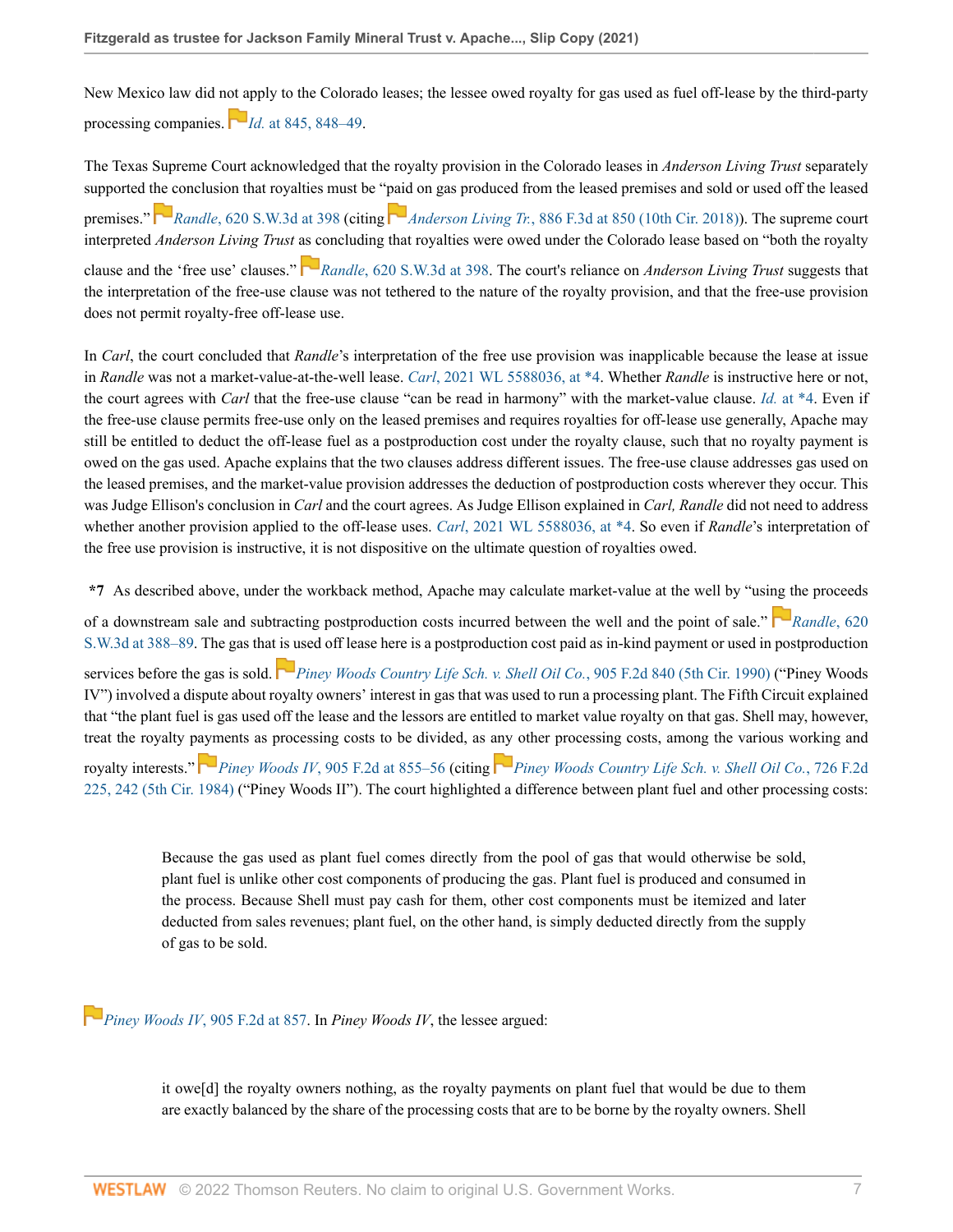asserts that its plant-lease split formula is a conceptually proper allocation of costs and that when it is correctly applied, no net payments are due to the royalty owners.

*Id.* at 856. The Fifth Circuit explained that "[t]he royalty owners' entitlement to their royalty share of the plant fuel was always precisely equal to their obligation to pay their royalty share of this processing cost." *Id.* at 857. In sum:

Quite simply, under the terms of the royalty agreement, because plant fuel is gas used off the lease, the royalty owners are entitled to a royalty share on this gas, and because the plant fuel materially enhances the value of the gas (giving the royalty owners more than the at-the-well value for which they bargained), the cost of plant fuel must be borne by the royalty owners in proportion to their royalty share.

*Id.* The royalty owners were not entitled to a net gain of royalty payments and were owed no further royalty payments. *Id.*

Fitzgerald concedes that whether the gas is sold or the gas is used off lease, her royalty is based on the market value, which requires the deduction of postproduction costs. (Docket Entry No. 39 at 44). Fitzgerald has failed to explain how she could both be owed royalties on gas that is consumed in the postproduction process and receive a royalty payment at market value for gas that is sold. As the Fifth Circuit explained in *Piney Woods IV*, "[l]ogic and equity dictate that all of the plant fuel value is a processing cost; none of this fuel survives to be marketed by any of the working interest owners; by definition, it is all used to facilitate the production of the gas that is sold." *Id.* Fitzgerald's counsel conceded at the motion hearing that Fitzgerald's royalty payment for gas that is used off-lease would be subject to some amount of deductions. (Docket Entry No. 39 at 43). But if all the gas used off lease is consumed in postproduction services for gas that is sold, there is no amount of remaining gas used for which a royalty payment could be calculated. Fitzgerald has failed to explain how the gas consumed in the process could have a market value greater than zero.

**\*8** Fitzgerald argues that the market-value clause specifies how much is owed, and only "qualifies" the obligation, but "does not wipe out the obligation (whether it is owed)." (Docket Entry No. 49 at 2). But Fitzgerald needed to allege there is some amount of gas used off lease for which the market value amounts to more than zero, and that when properly accounted, she would be entitled to a net gain of a royalty payment. As *Piney Woods IV* demonstrates, she very well may not be entitled to a net gain. Fitzgerald argues that *Piney Woods IV* is different because the court's conclusion that the royalty payment and postproduction costs zeroed out followed two trials. But, again, Fitzgerald has not alleged that there is *any* gas for which a royalty is owed that is not itself properly deducted as a postproduction cost. As in *Carl*, Apache, as a matter of law "is entitled to deduct valueenhancing postproduction costs under this lease," and Fitzgerald has only alleged that Apache deducted postproduction costs. *See Carl*[, 2021 WL 5588036, at \\*4–\\*5.](http://www.westlaw.com/Link/Document/FullText?findType=Y&serNum=2055069371&pubNum=0000999&originatingDoc=I57458990623011ec8337ad9f61f6c691&refType=RP&fi=co_pp_sp_999_5&originationContext=document&vr=3.0&rs=cblt1.0&transitionType=DocumentItem&contextData=(sc.Default)#co_pp_sp_999_5)

Because Fitzgerald has only pled that Apache deducted costs that it was permitted to deduct from the market value of gas that is sold, Fitzgerald has not alleged that Apache underpaid her royalties for gas sold or used off the lease. Without any allegations to support that Fitzgerald received an underpayment of royalties, Fitzgerald has failed to state a claim for breach.

Even if Fitzgerald's allegations were sufficient to state a claim for breach, without alleging that she would be entitled to a net gain, she has not alleged damages resulting from the breach. Without actual damages, Fitzgerald cannot satisfy an essential elem[ent](https://1.next.westlaw.com/Link/RelatedInformation/Flag?documentGuid=Ic4b5271d93df11de9988d233d23fe599&transitionType=InlineKeyCiteFlags&originationContext=docHeaderFlag&Rank=0&ppcid=3c308989805d4dd98b5a3b095cdaeed4&contextData=(sc.Default) ) of a breach of contract claim. *[Garofolo v. Ocwen Loan Servicing, L.L.C.](http://www.westlaw.com/Link/Document/FullText?findType=Y&serNum=2039906930&pubNum=0006538&originatingDoc=I57458990623011ec8337ad9f61f6c691&refType=RP&fi=co_pp_sp_6538_220&originationContext=document&vr=3.0&rs=cblt1.0&transitionType=DocumentItem&contextData=(sc.Default)#co_pp_sp_6538_220)*, 669 F. App'x 219, 220 (5th Cir. 2016). *See*

*also [Intercontinental Grp. P'ship v. KB Home Lone Star L.P.](http://www.westlaw.com/Link/Document/FullText?findType=Y&serNum=2019703267&pubNum=0004644&originatingDoc=I57458990623011ec8337ad9f61f6c691&refType=RP&fi=co_pp_sp_4644_656&originationContext=document&vr=3.0&rs=cblt1.0&transitionType=DocumentItem&contextData=(sc.Default)#co_pp_sp_4644_656)*, 295 S.W.3d 650, 656 (Tex. 2009) ("[M]oney damages are essential in contract claims seeking money damages (though not for contract claims seeking something else).").